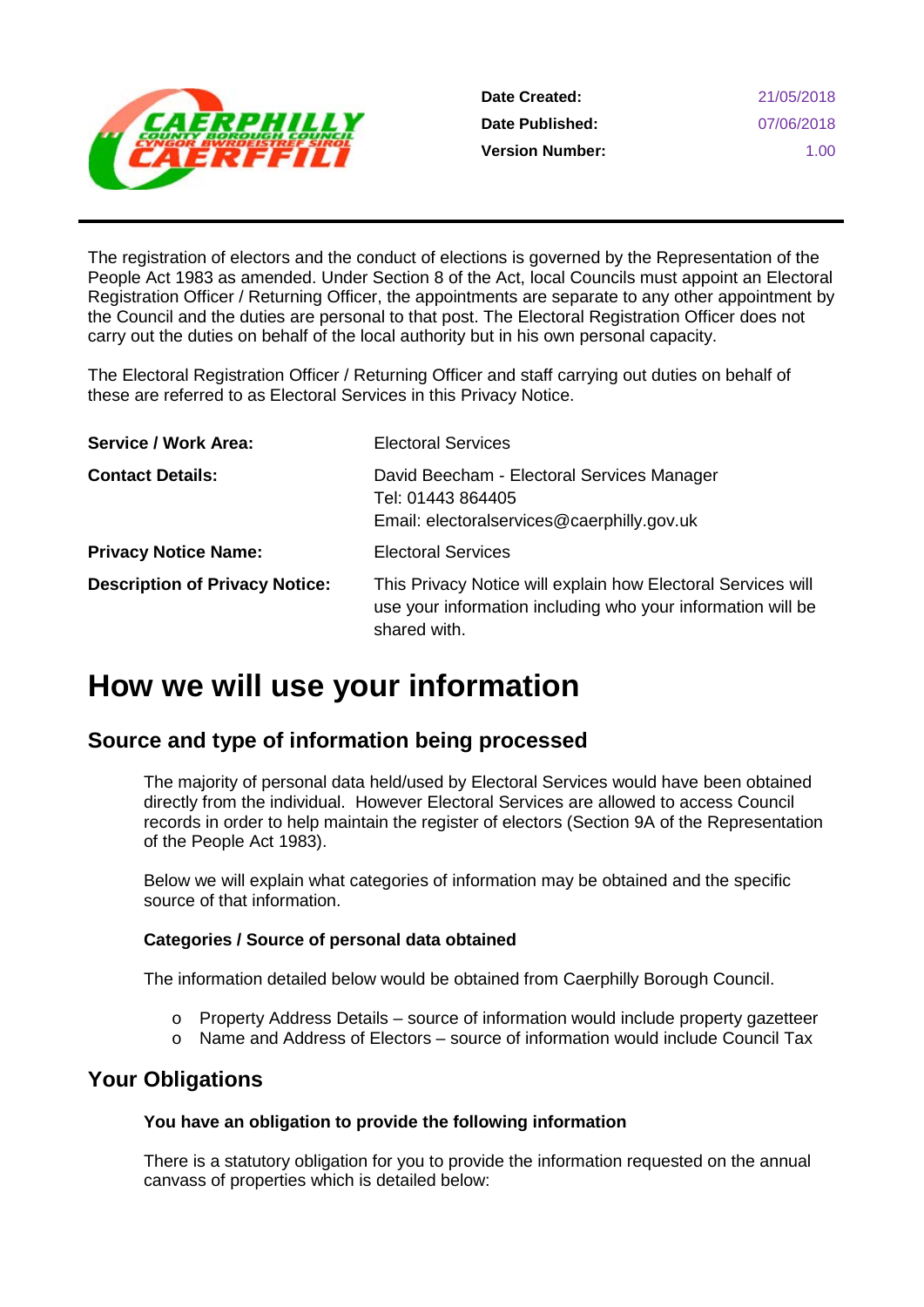Section 9 of the Representation of the People Act 1983 requires Electoral Services to maintain a register of electors whilst Section 10 requires Electoral Services to carry out an annual canvass of properties.

#### **Consequences of not providing the information requested**

Regulation 23 of the Representation of the People Regulations makes it an offence not to comply with a request for information from Electoral Services – maximum £1,000 fine or £5,000 or six month imprisonment if false information provided.

### **Purpose and legal basis for using your information**

#### **Purpose of processing**

Your name and address will form part of the electoral register and your date of birth will be held (not on the register) to ensure you are over 18 for voting purposes and under 76 for exemption from Jury service. Additionally your nationality is held to enable Electoral Services to allow you to vote at the elections you are entitled to.

National Insurance numbers are required by Electoral Services in order to carry out an identity check with Department of Works and Pension (DWP). These are not retained following your registration.

If you are an absent voter (postal or proxy) Electoral Services must also keep a copy of your signature and date of birth in order to check these identifiers against your postal vote.

Electoral Services will also process information from election candidates and their agents.

Electoral Services will give you the option to provide an email address or telephone number. This will only be used if you need to be contacted about your registration – it will never be shared. You may ask for these to be removed from our records at any time.

Electoral Services will process your data in order to publish both a full and open access electoral register and in order to manage elections.

You may opt out of the open access register at any time. This register can be bought by any person and used for any purpose (e.g. by charities and businesses for marketing). The full register is only available for inspection (people may make hand written notes from it) at the Electoral Services office and what that information can be used for is limited by law.

For an explanation of the full and edited registers see appendix 1.

#### **Legal basis for processing**

There is a statutory obligation to process your information detailed below:

Section 9 of the Representation of the People Act 1983 requires Electoral Services to maintain a register of electors and Regulation 93 of the Representation of the People Regulations requires the publication of a second 'open access' register. Regulation 26 of the Regulations allows Electoral Services to process National Insurance numbers and dates of birth.

The Representation of the People Act (Section 23) requires Electoral Services to administer parliamentary elections.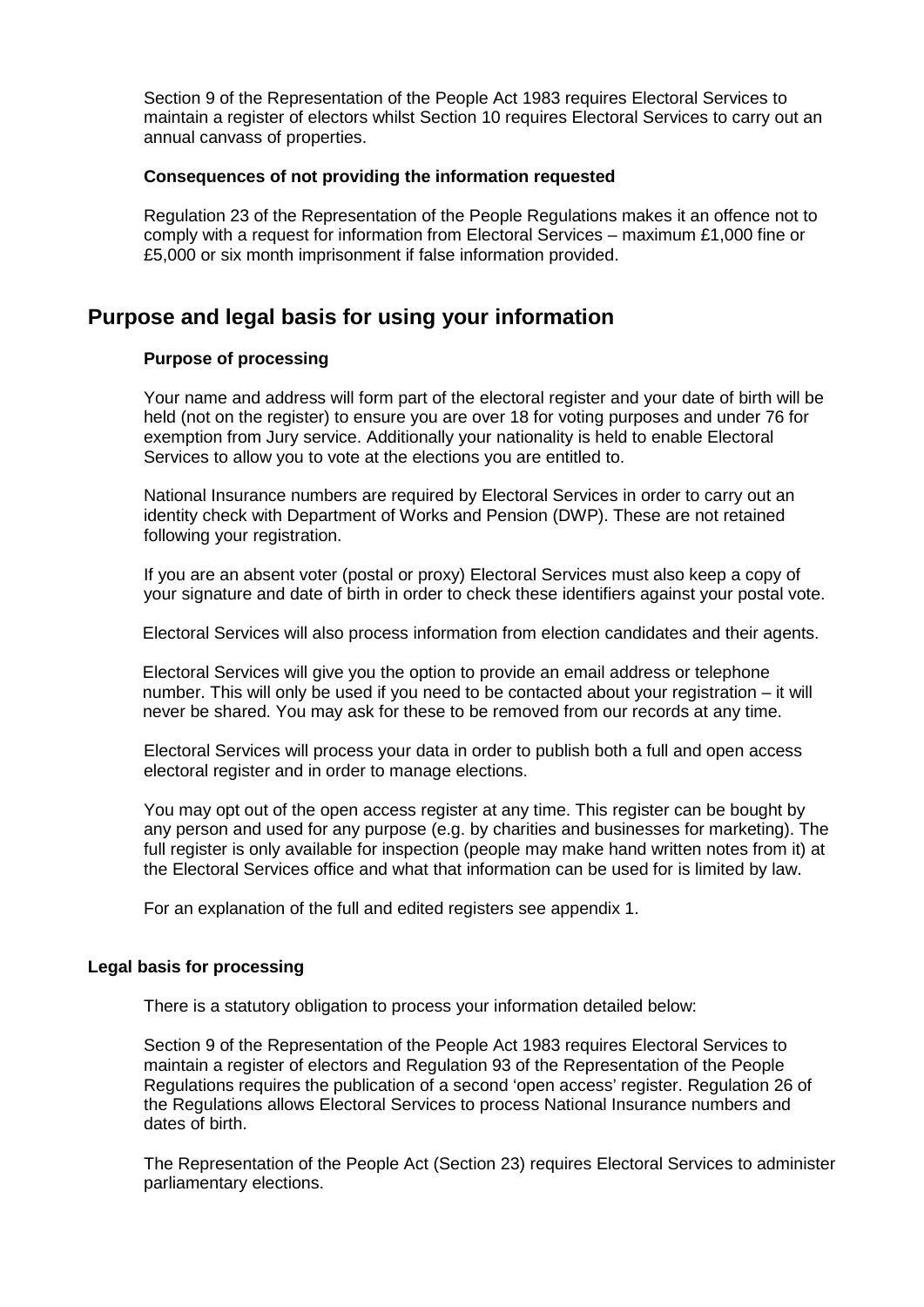In order for the processing of personal data to be lawful under the General Data Protection Regulations 2016, a valid condition from Article 6 of the Regulations must be identified, which is outlined below:

1c. processing is necessary for compliance with a legal obligation to which the controller is subject;

### **Who will have access to your information**

#### **Identity of Data Controller**

The Data Controller for your information is the Electoral Registration Officer and Returning Officer for Caerphilly County Borough Council. Please contact:

David Beecham Electoral Services Manager Tel: 01443 864405 Email: electoralservices@caerphilly.gov.uk

Other Data Controllers may also be responsible for your information, depending on the specific circumstances. Please contact the Service Area for further information.

#### **Details of main users of your information**

The main user of your information will be Electoral Services

#### **Details of any sharing of your information within others**

The following have a statutory right to be provided with a copy of the register:-

- o Caerphilly County Borough Council and community / town councils are entitled to receive a copy of the electoral register (Reg 107 of Representation of the People Regulations 2001).
- o Local Authority Councillors, Members of Parliament and Members of the National Assembly for Wales are entitled to the register for their electoral division, constituency or region (Reg 103 of Representation of the People Regulations 2001).
- o Candidates at elections are entitled to a copy of the register for the seat they are contesting (Reg 108 of Representation of the People Regulations 2001).
- $\circ$  Local political constituency offices are entitled to receive a copy of the register covering their constituency (Reg 105 of Representation of the People Regulations 2001).
- o A registered political party or recognised third party (and permitted participants at referenda) are entitled to receive a copy of the full register (Reg 109 of Representation of the People Regulations 2001). (As registered with the Electoral Commission)
- o The Police are entitled to receive a copy of the full register (Reg 109 of Representation of the People Regulations 2001).
- $\circ$  The National Library for Wales is entitled to receive a copy of the full register (Reg 97 of Representation of the People Regulations 2001).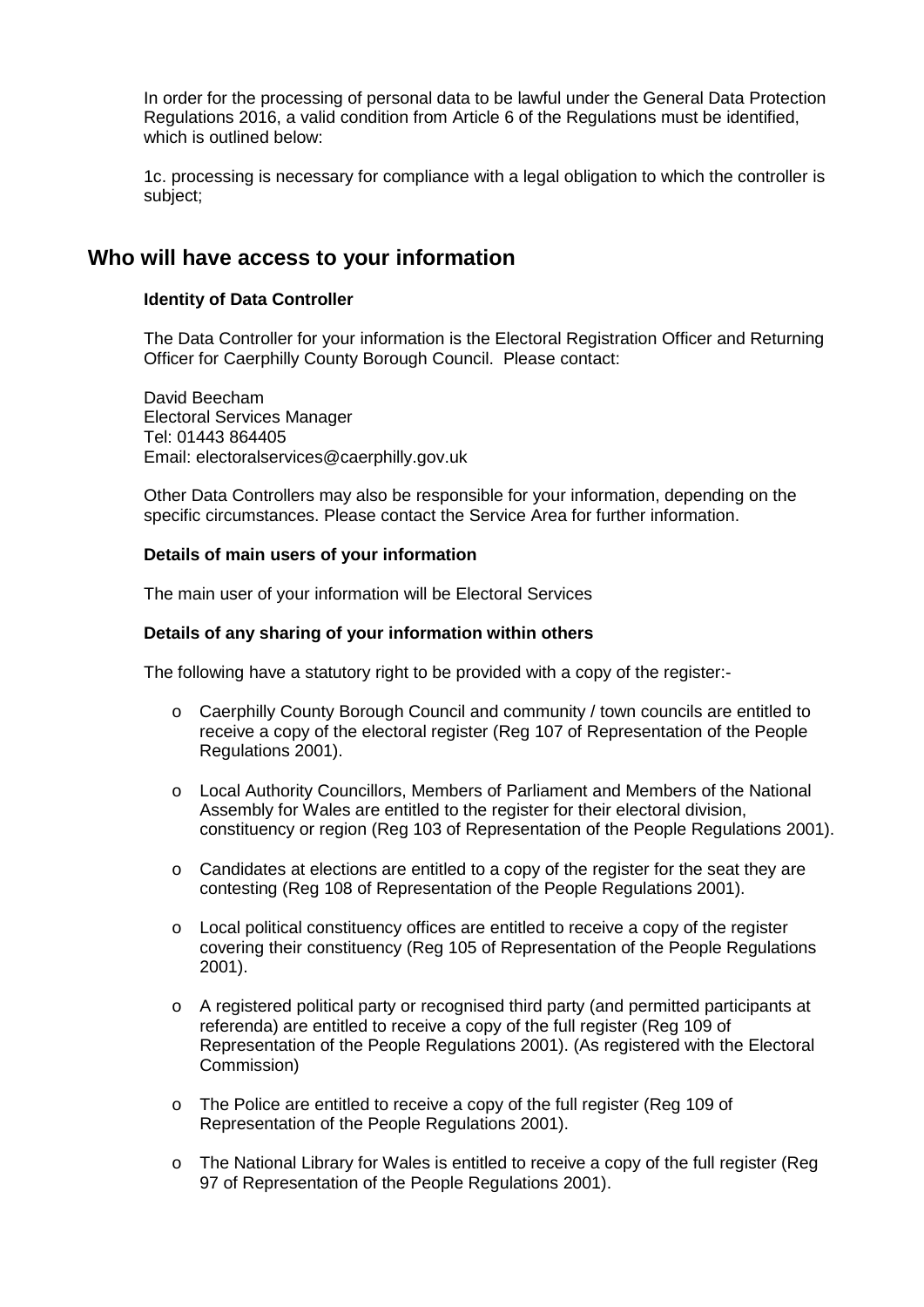- o The Electoral Commission is entitled to receive a copy of the full register (Reg 100 of Representation of the People Regulations 2001).
- o The Boundary Commission is entitled to receive a copy of the full register (Reg 101 of Representation of the People Regulations 2001).
- o The Returning Officer for the Merthyr and Rhymney constituency is entitled to receive a copy of the register for their area (Reg 98 of Representation of the People Regulations 2001).
- o Credit Reference Agencies are entitled to receive a copy of the full register for the purpose of performing credit checks on payment of the statutory fee. (Regs 113 & 114 of Representation of the People Regulations 2001).
- o Government departments may also purchase the full register (Regs 113 & 114 of Representation of the People Regulations 2001).
- o The Courts Service are entitled to receive the register in order to summon residents for Jury service (Juries Act)
- $\circ$  The edited register must be sold to any person who requests a copy (Reg 110 of Representation of the People Regulations 2001).
- o Mid Glamorgan and Gwent archives receive copies of each annual register covering their areas. (Reg 109A of Representation of the People Regulations 2001)

Electoral Services also share information with the following for the stated reasons:

- $\circ$  Access requests for Crime prevention Personal information may be provided if Electoral Services are satisfied that the rules for the purposes of the prevention and detection of crime, or the apprehension or prosecution of offenders have been met.
- o Electoral Services will share your name, address, date of birth, National Insurance number, nationality and previous address with the Cabinet Office and DWP for the purpose of carrying out identity checks for new registration applicants. A data sharing agreement is in place to protect personal data.
- o Electoral Services will share the electoral register with the Cabinet Office as part of the National Fraud Initiative (Part 6 of the Local Audit and Accountability Act 2014).

#### **Details of any external data processors**

Electoral Services will provide your name, address and elector number with print suppliers in order to produce poll cards and postal vote stationery. Electoral Services also provide your name, address, nationality and indicate if you are 76+ with print suppliers in order to produce annual canvass forms.

In respect of the above, a contract / data processing agreement is in place in order to protect the personal information being processed.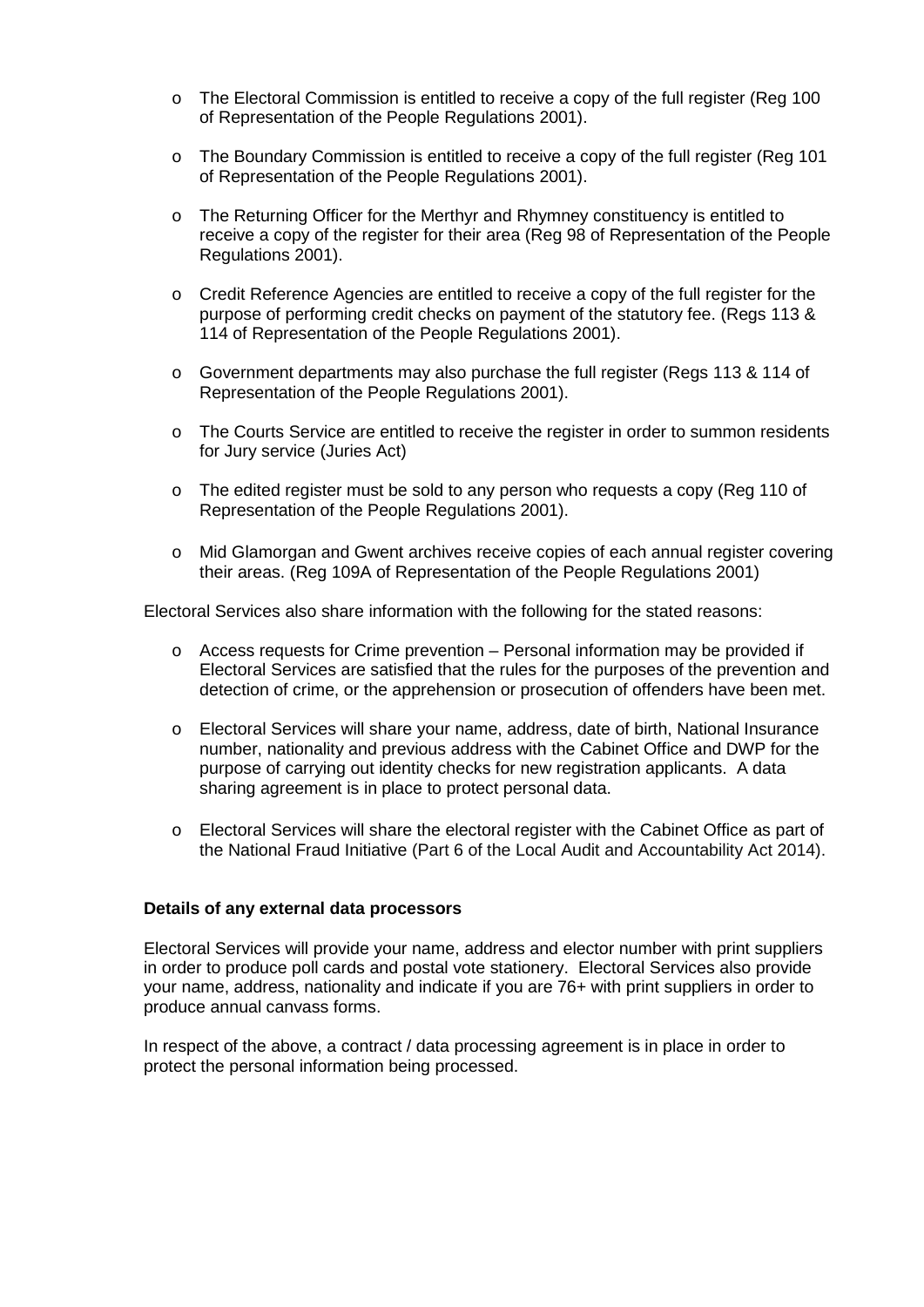# **How long will we retain your information**

#### **Details of retention period**

How long Electoral Services retains information is determined through statutory requirements or best practice.

Electoral Registers – 15 years in order to check entitlement to register of overseas electors.

Absent Vote identifiers – 5 years then 'refreshed' or deleted and right to vote by post / proxy removed.

Registration Forms and evidence as to age, nationality (including HEFs and ITRs) for the lifetime of that register (1Year)

Election documents are stored securely for 1 year.

Candidate's home address forms at a Parliamentary election are destroyed on the 21<sup>st</sup> day after the member has been returned.

Candidate's election expenses are kept securely for two years (except European and town/community candidate expenses that are stored for 1 year)

# **Your Rights (Inc Complaints Procedure)**

#### **Your rights under the Data Protection**

Data Protection gives data subjects (those who the information is about) a number of rights:

- The right of subject access Application forms for this process are available on our website: [SAR Form](http://www.caerphilly.gov.uk/CaerphillyDocs/Council-and-democracy/sar_form.aspx)
- The right to be informed
- The right of rectification
- The right to erasure
- The right to restrict processing
- The right to object
- The right to data portability
- Rights in relation to automated decision making and profiling.

Further information on your rights is available from: [www.ico.org.uk.](http://www.ico.org.uk/)

To enact your rights please contact the service area detailed on the top of this form.

#### **Complaints Procedure**

If you are unhappy with the way that Electoral Services has handled your request / information, you have the right of complaint. Please contact the Electoral Services as detailed at the top of this document outlining your issues.